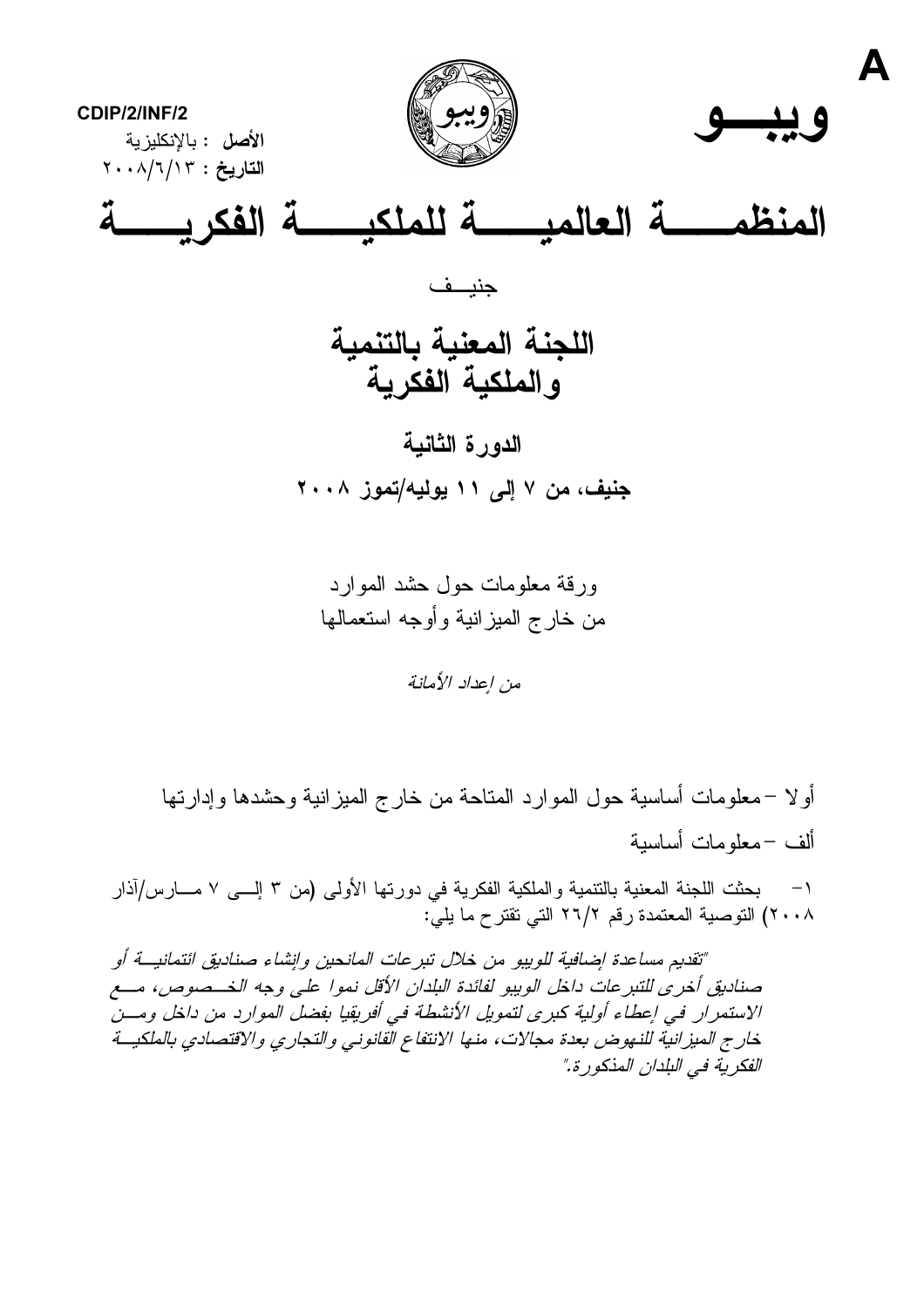٢– وعقب المشاورات التمهيدية التي أجرتها اللجنة بشأن التوصية، تعهّدت الأمانة بإعــداد وثيقـــة نقدَّمها إلى الدورة الثانية للجنة وتعرض فيها معلومات إضافية حول أنشطة الويبو في حـــشد المــــوارد ونتطرق للخيار ات المتاحة بشأن الأنشطة الممكن نتفيذها في المستقبل للأخذ بالقضايا والنقساط التسي طرحت في مناقشة التوصية رقم ٢ أثناء الدورة الأولى للجنة (انظر التوصية رقم ٢ مـــن المجموعـــة ألف، الوثيقة CDIP/2/2). ونقع هذه الورقة في ثلاثة فصول: يحتوي الفصل الأول (باء) ومرفقه على معلومات حول الأنشطة الحالية لحشد الموارد من خارج الميزانية وإدارتها؛ ويعرض الفــصل الشــانـي معلومات حول الجهود الجارية لتوسيع قاعدة المانحين في الويبو وزيادة مبلغ المسوارد المتاحـــة مـــن خارج الميزانية للأنشطة ولا سيما نلك المخصصة للبلدان الأقل نموا مع الاستمرار في إيــــلاء أولويــــة عالية لتمويل الأنشطة في أفريقيا؛ ويبيّن الفصل الثالث الأنشطة والقضايا المقبلة ولا سيما إمكانية عقــد مؤتمر للمانحين خلال الفترة ٢٠٠٨–٢٠٠٩ وتحديد أهدافه ونطاقه وترتيباته إلى جانب آليات التشاور والرصد المتعلقة بالموارد من خارج المبزانية.

باء – الترنيبات القائمة لحشد الموارد من خارج الميزانية وإدارتها

تُجمع أنشطة الويبو المخصصة حاليا لحشد الموارد في الفئات الرئيسية التالية:  $-{\bf r}$ 

- صناديق استئمانية لأنشطة برنامج المنظمة؛ " $\uparrow$ "
- وصناديق استئمانية للموظفين المساعدين في الفئة المهنية؛  $"\blacktriangledown"$
- وتشكيلة من الاتفاقات الخاصة بالتبادل العيني واقتسام التكاليف؛ "ל"
- وصندوق الويبو للتبرعات لفائدة مجتمعات الشعوب الأصلية والمحلية المعتمدة.  $"$  { $"$

ولكل نلك الأشكال من الدعم المقدم لعمل الويبو قيمتها الكبرى ودورها المهـــم فـــي مـــساعدة المنظمة على نتفيذ رسالتها كاملة وبنجاح. وبالنظر إلى السياق الخاص الذي صدرت فيــــه نوصــــيات اللجنة ودارت فيه مناقشاتها حول هذا الموضوع، فإن هذه الورقة تركز أساسا على الموارد التي يقدمها المانحون لأنشطة برنامج المنظمة والتبي ندار حاليسا كمجموعسة مسن الاتفاقسات بسشأن السصناديق الاستئمانية.

٤– وليست جهة واحدة مسؤولة على حشد الموارد من خارج المبزانية ولا علـــي إدارة البـــرامج الممولة من التبر عات. وتأتي الموارد من خار ج الميزانية من ثمانية مانحين حاليا في شـــكل صــــناديق استئمانية مخصصة لأنشطة برنامج الويبو بالإضافة إلى مانح يمول فقط التكاليف المقترنــــة ببرنــــامج الموظفين المساعدين في الفئة المهنية. ونتألف قائمة المانحين حاليا، والمبينة في الجدول ٤ من وثيقـــة البرنامج والميزانية المعتمدة للفترة ٢٠٠٨-٢٠٠٩ (الوارد أيضا في مرفق هذه الورقـــة) مـــن فنلنـــدا وفرنسا وإيطاليا واليابان وجمهورية كوريا وإسبانيا والولايات المتحدة الأمريكية والاتحاد الأوروبسي. وتمول ألمانيا من جهتها برنامج الموظفين المساعدين في الفئة المهنية. ويبيّن الجدول أن الموارد مـــن خارج الميزانية المرتقبة للفترة ٢٠٠٨–٢٠٠٩ تبلغ ١٢,٩ مليون فرنك سويسري''). وتـــستأمن عـــدة بلدان أيضا الويبو على أموالها كي تشرف المنظمة على نوفير المساعدة النقنيـــة لأغـــراض البــــرامج الوطنية لتكوين الكفاءات. ونتسمل تلك الصناديق الطوعية الثنائية بلدانا مثـــل البر ازيـــل وكوســــتاريكا والسلفادور والجماهيرية العربية الليبية وأوروغواي.

<sup>(&#</sup>x27;) هذا المبلغ غير نـهائـي إذ يقوم حسابـه علـى أنماط النمويل المسجلة فـي السابق. و لا يدلّ علـى النز امات الدول<br>الأعضـاء باستثناء تلك النـي وضـعت ترتيبات للصناديق الاستئمانية تغطـي الفترة ٢٠٠٨–٢٠٠٩.  $(1)$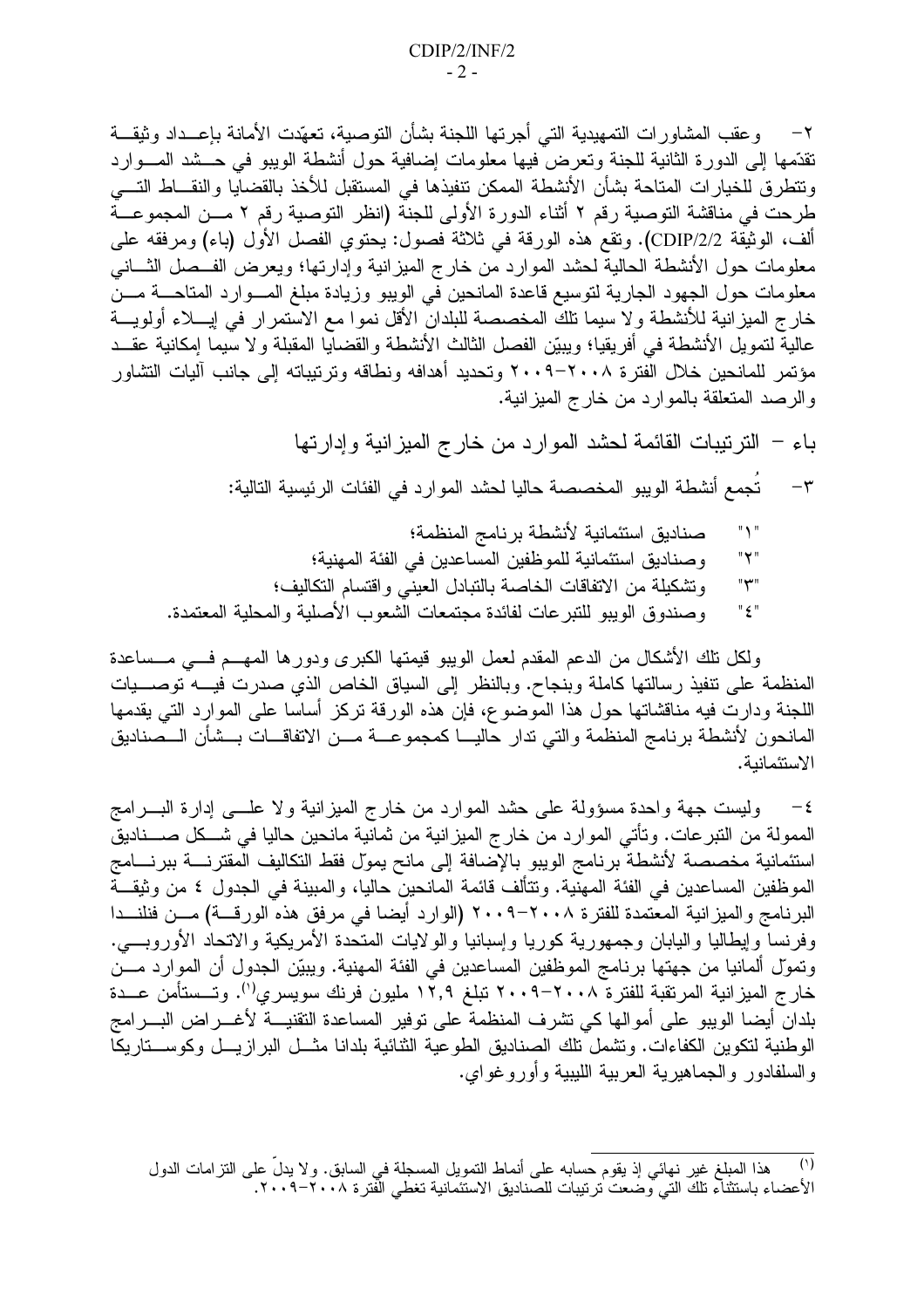ونذكر في هذا الصدد أيضا الترتيبات الرامية إلى اقتسام التكاليف مثل تلك الموقعة مع استراليا وسنغافورة والسويد. والمساهمون في صندوق الويبو للنبرعات حاليا هم فرنسسا والنسرويج وجنسوب أفريقيا وسويسرا وبرنامج السويد الدولمي للنتوع البيولوجي وصندوق اكريستتسن للتبرعات. وقد تعهــد هذا الصندوق الأخير بنبر عات إضافية.

ويرسى نظام الويبو المالي ولائحته الإطار اللازم لنتظيم تلك النبرعات:  $-\circ$ "حيم – التبر عات والهدايا والهبات قبولها والغرض منها العادة ٣-١١ للمدير العام أن يقبل التبر عات والهدايا والهبات، سواء أكانت نقدية أم غيــر ماديــة، شريطة أن تكون التبر عات مقدمة لأغراض متمشية مع سياسات المنظمة وأهدافها وأنسشطتها، وشريطة أن يقتضيي قبول التبرعات التي تنطوي بصورة مباشرة أو غير مباشرة على تحمــل المنظمة مسؤ ولية مالية إضافية كبير ة، موافقة الجمعية العامة.  $\gamma$   $\gamma$   $-\gamma$   $\gamma$   $\gamma$ تكون المبالغ المقبولة لأغراض يحددها المانح في حكم صناديق استئمانية. السلطة والمسؤولية  $1 - 1 \cdot r$  القاعدة ( أ ) في غير الحالات التي توافق عليها الجمعية العامة، يقتضي قبول أية تبر عــات أو هدايا أو هبات تضطلع المنظمة بإدارتها، قبول المراقب المالي نيابة عن المدير العام. (ب) لا تقبل التبر عات أو الهدايا أو الهبات التي تنطوي بصورة مباشــرة أو غيــر مباشر ة على تحمل المنظمة التزامات مالية إضافية إلا بموافقة الجمعية العامة.

(ج) تعرف الهدايا أو الهبات على أنها تبر عات وتدار وفق هذا الاعتبار ."

٦– وتدار هذه الأموال كمجموعة من الاتفاقات بشأن الصناديق الاستئمانية المتفرقة، كما هو مبيّن في نظام المالي للويبو ولائحته. وتخضع الإدارة المالية لكل نلك الأموال وتقاريرها ومحاسبتها لنظـــام الوِّيبو المالي و لائحته اللذين يحتويان علَّى أحكام بشأن التدقيق على المستويين الـــداخلي والخــــار جي. ونتشر النفاصيل المالية لكل نلك الأموال في نقارير الويبو بشأن الإدارة المالية عن كل فتـــرة ســــنتين. ويمكن لكل مانح أن يطالب بترتيبات مالية مخصّصة للمحاسبة وإعداد النقارير فسي مسذكرة التفساهم الخاصة به التي تنظم اتفاقات الصناديق الاستئمانية. ويخضع نقييم الأنشطة المموَّلة من تلك الصناديق الاستئمانية أيضا لإطار الويبو التقييمي العام<sup>(٢)</sup> الذي نتفذه شعبة الويبو للتدقيق الداخلي والرقابة. وتشمل النقارير عن أداء البرنامج أيضا الأنشطة المموَّلة من نلك الصناديق الاستئمانية. أما الآليات التشاورية الخاصة بكل واحد من نلك الصناديق والتي نساهم في عمليات التخطيط والرصــد والنقـــارير الماليـــة والاستعراضية المتعلقة بالأنشطة المموَّلة من نلك الصناديق الاستئمانية فتخــضع لأحكـــام الاتفاقـــات الخاصة بكل صندوق والمبرمة مع المانحين.

سياسة الويبو بشأن التقييم (٢٠٠٧).  $(\lambda)$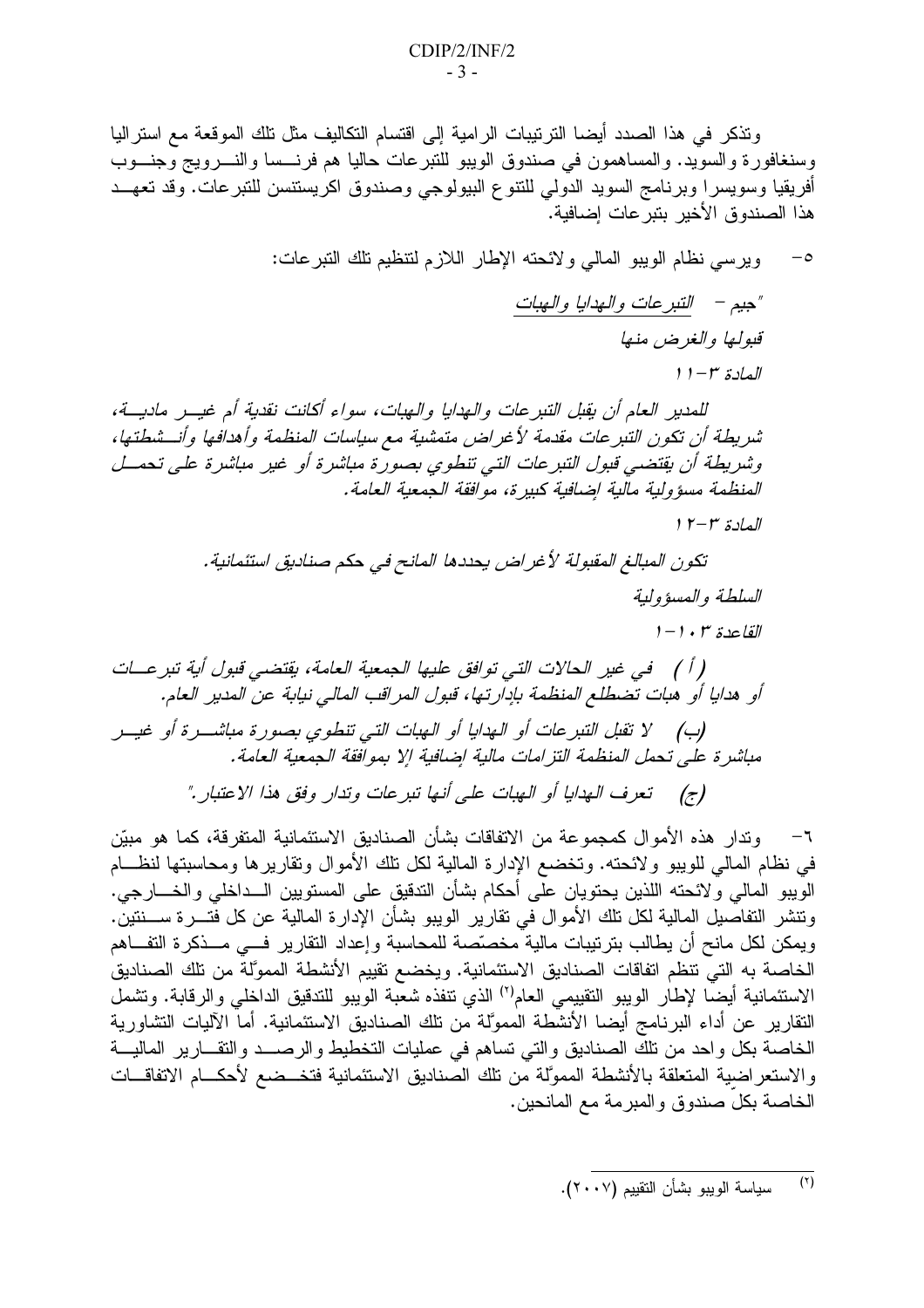٧– وتحتوي الفقرات النالية على معلومات مقتضبة حول كل واحد من الصناديق الاستئمانية وهدفه ونطاقه وأليته التشاورية، لكل أنشطة برنامج الويبو المموَّلة من الموارد من خارج الميزانيـــة والتــــي يقدّمها مانحو المنظمة الحاليون:

فنلندا

^− أبرم اتفاق بشأن صندوق استئماني بين الويبو ووزارة فنلندا للتعليم والثقافة فـــي ســـنة ٢٠٠٦ وبين الويبو وجمعية فنلندا لحق المؤلف في سنة ٢٠٠٧ بمبلغ قدره ٣٠٠ . ٣٠ يورو يقدَّم إلـــي الويبـــو سنويا. وتستعمل أموال هذا الصندوق لتيسير الأنشطة الرامية إلى تطوير منهجيـــات دراســــات حـــول الصناعات الإبداعية وإنجازها. ونسري صلاحية مذكرة النفاهم إلى غاية ديسمبر/كانون الأول ٢٠٠٨. ويمكن تمديد صلاحية مذكرة التفاهم إذا اتفق الطرفان على ذلك. ويتعين على الويبو أن تقدّم بيانا ماليا فور الفراغ من نتفيذ الاتفاق.

فرنسا

٩ − أبر م مع فر نسا اتفاقان في هذا المضمار يتعلق الأول بحق المؤلف والثاني بالملكية الـــصناعية. وترجع أول مساهمة للمعهد الوطني الفرنسي للملكية الصناعية في الويبو إلى سنة ١٩٨٠ مما يجعــل فرنسا أقدم البلدان المانحين في الويبو . وللمعهد الفرنسي سياسة تعاونية نتائية فعالة ترمي إلــــي دعـــم البلدان النامية والبلدان المنتقلة إلى نظام الاقتصاد الحر . وتضم نلك السياسة العامة مـــن بـــين أســـسها النعاون مع الويبو من خلال برنامج للصناديق الاستئمانية. ويعمل من خلالها المعهد مستندا إلى النكامل الذي يتحقق بفضل الشراكات الساعية إلى تحقيق أهــداف إنمائيـــة مـــشتركة. وأســـندت للـــصندوقين الاستئمانيين صلاحية العمل في أية منطقة جغر افية في العالم.

· ا− وتضع الويبو مع المعهد خطة عمل سنوية قائمة على الاقتراحات التي تتقــدم بهــا مختلــف قطاعات الويبو وتستجيب للاحتياجات والمتطلبات التى يفصح لهما عنها المستفيدون المحتملـون مــن البلدان والمناطق النامية. وبفضل الأنشطة التي نفذتها الويبو بتمويل مــن الــصندوقين الاســـتئمانيين الفرنسبين خلال السنوات الأخيرة استطاعت العديد من البلدان النامية والبلــدان المنتقلـــة إلـــي نظـــام الاقتصار الحر أن تستفيد من خبرات أكبر المتخصصين في الملكية الفكرية وأن تضع إجراءات أكثـــر فعالية وتعزز نظامها النشريعي بما براعى نطور المعاهدات والاتفاقات الدولية (مثل انفــاق جوانـــب حقوق الملكية الفكرية المتصلة بالتجارة (اتفاق تريبس)) وأن تتيح برامج تدريبية للموظفين العاملين في الملكية الفكر ية و للمنتفعين بها.

## إيطاليا

١١– أبر مت الويبو اتفاقا بشأن صندوق استئماني مع إيطاليا في ١٠ سبتمبر /أيلول ٢٠٠٧. وأسهمت الحكومة الإيطالية بمبلغ إجمالي قدره ٢٤٤ ٠٠٠ أ فرَّنك سويسرِّي لتمويل أنـــشطة فـــي ظـــل هـــذا الاتفاق. وتركَّز الأنشطة المزمع نتفيذها في هذا المضمار على ما يلي:

- العلاقة بين الملكية الفكرية والتطور التكنولوجي؛
	- ونتمية الصناعات الإبداعية؛
- وانتفاع الشركات الصغيرة والمتوسطة بالملكية الفكرية؛
- وحماية البيانات الجغرافية والرسوم والنماذج الصناعية؛  $\frac{1}{1}$ 
	- والندريب على الملكية الفكرية؛  $\qquad \qquad -$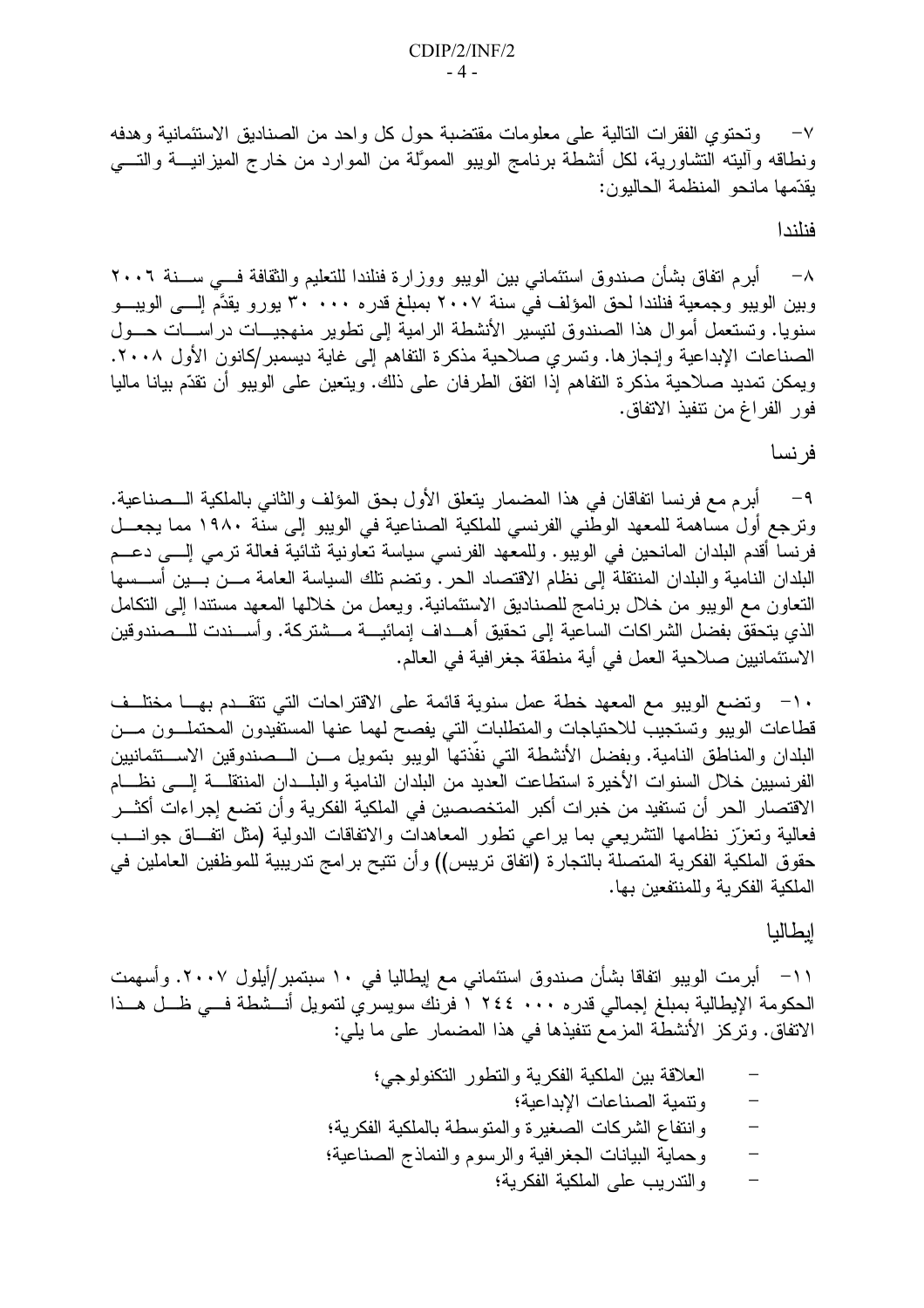والنقليد والقرصنة في المجال السمعي البصري.

١٢– وهذا الصندوق موجّه لجميع البلدان النامية والبلدان المنتقلة إلى نظـــام الاقتـــصـاد الـصـــر مــــع التركيز بصورة خاصة على مساعدة البلدان الأقل نموّ وبلدان حوض المنوسط. ونعقد اجتماعات حاليا لوضع خطة العمل لسنة ٢٠٠٨ إلى جانب الأنشطة الجارية في إطار شهادة تورينو للماجــستير فـــي الملكية الفكرية للموسم ٢٠٠٨–٢٠٠٩.

البابان

١٣ – دخلت حكومة اليابان والويبو في اتفاق بشأن صندوق استئماني في سنة ١٩٨٧ كآلية للتعـــاون على إذكاء الوعى بأهمية الملكية الفكرية ومساعدة البلدان في آسيا والمحيط الهادئ على تعزيز أنظمتها للملكية الفكرية. وبدأ هذا التعاون في سنة ١٩٨٧ في مجال الملكية الفكرية مع مكتب اليابان للبـــر اءات وفي سنة ١٩٩٣ في مجال حق المؤلف والحقوق المجاورة مع مكتب اليابان لحق المؤلف. وعلى مـــرّ السُّنين، ربِّت الأموال قدر! وإزدادت الأنشطة نتوعا واتساعا.

١٤ - ويسخر الصندوقان الاستئمانيان لتقديم بر امج متكاملة في مجالات متنوعة تضم تحديث أنظمـــة الملكية الفكرية وأنشطة النوعية والنتقيف ونيسير الشراكات بين الجامعات وقطاع الأعمـــال وانتفـــاع الشركات الصغيرة والمنوسطة بأصول الملكية الفكرية بفعالية والإدارة الجماعية لحق المؤلف والحقوق المجاورة والإنفاذ الفعال للملكية الصناعية وحق المؤلف والحقوق المجاورة. وتنجــز أيــضا أنــشطة مخصَّصة مثل نتظيم ندوات وحلقات عمل على مستويات عدَّة (إقليمية وشبه إقليمية ووطنية) ودورات تدريبية وبعثات خبراء استشاريين ومنح دراسية على المدى الطويـــل ونزويـــد المكاتـــب بـــالأجهزة و المعدات ونشر مو اد مختارة من منشور ات الويبو في صيغ مترجمة ومحلية.

١٥– وتوجَّه أنشطة صندوق اليابان الاستئماني (للملكية الصناعية) أساسا للبلدان الناميـــة والبلـــدان الأقل نموا في أسيا والمحيط الهادئ، ولا سيما نلك التي تحتاج في نموها الاقتصادي والتكنولوجي إلى إطار فعال للتنمية ونقل النكنولوجيا. ويتيح هذا الاتفاق هامشا من المرونة لمشاركة بلدان من منـــاطق أخر ي. وتخصّ الأنشطة في إطار صندوق اليابان الاستئماني (لحق المؤلف) أساســـا البلـــدان الناميـــة والبلدان الأقل نموا في آسيا والمحيط الهادئ ولا سيما نلك التي يقتضي فيها النمو الاقتصادي والثقافي بذل جهود في النهوض بحق المؤلف والحقوق المجاورة وحمايتها.

١٦– ومن المرتقب أن يساهم صندوقا اليابان الاستئمانيان للفترة ٢٠٠٨–٢٠٠٩ بمبلغ إجمالي قدره ٤,٩٨ مليون فرنك سويسري. ويخصَّص منه مبلغ ٣,٨ مليون فرنك سويـــسري للبـــرامج والأنـــشطة المنجز ة في مجال الملكية الصناعية ومبلغ ١,١٨ مليون فرنك سويسر ي للبر امج والأنشطة المنجز ة في مجال حق المؤلف والحقوق المجاورة. وينص الاتفاقان على تنظيم برامج ســـنوية وعقـــد اجتماعـــات تقييمية مع المكتبين المعنيين وهما مكتبا اليابان للبراءات وحق المؤلف، بغيسة اسستعراض الأنسشطة المنجزة في السنة السالفة والتخطيط للعمل خلال السنة التالية وتعيين مـوظفين تمهيــدا لتتفيــذ تلــك الترنيبات على نحو سلس.

جمهورية كوريا

١٧– أبرم مع جمهورية كوريا اتفاقان بشأن صندوقين استئمانيين. وعقد الأول مع مكتــب كوريـــا للملكية الفكرية ويتعلق بالملكية الصناعية والثاني مع وزارة الثقافة والرياضة والسياحة ويتعلق بحــق المؤلف والحقوق المجاورة.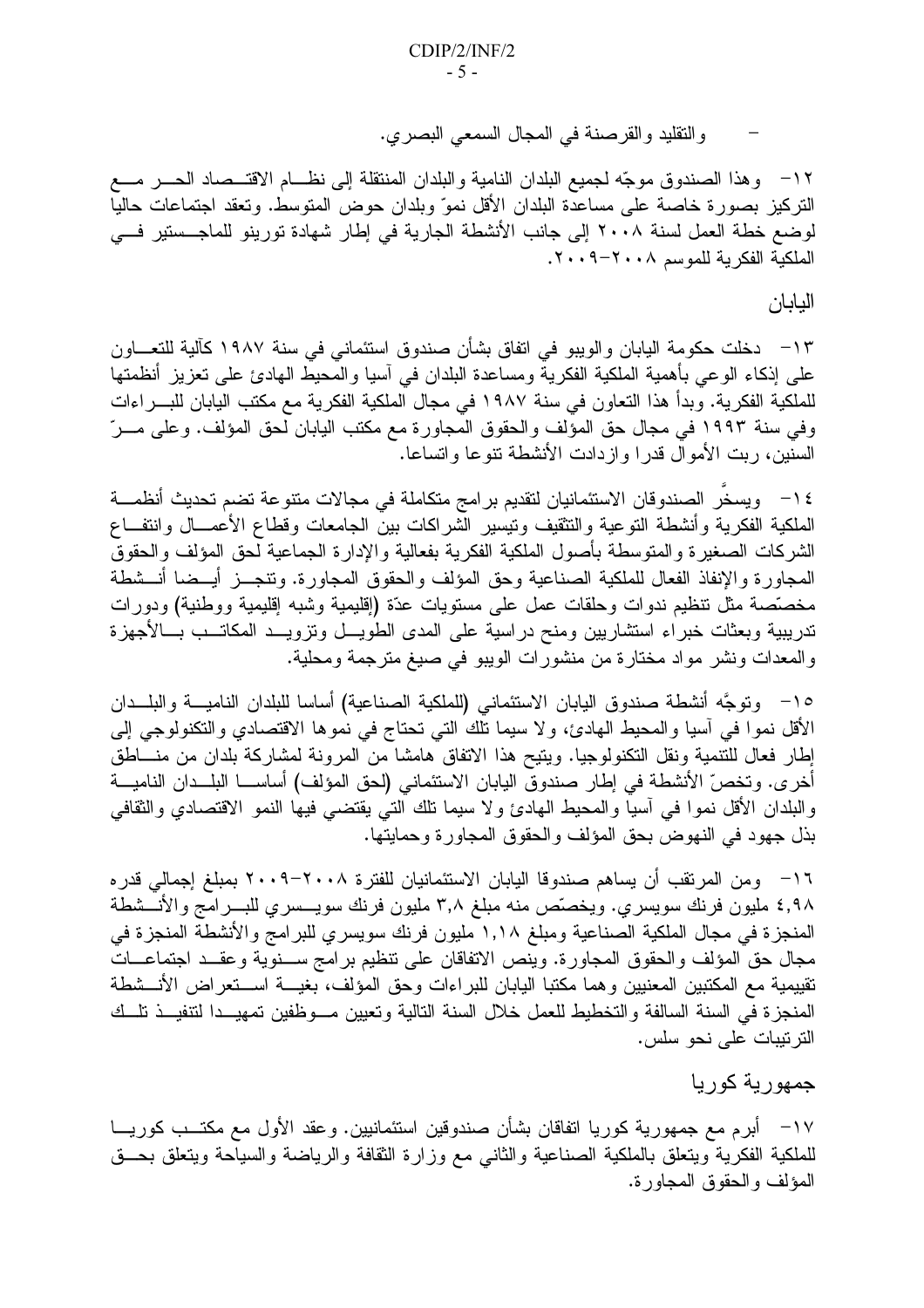١٨ – وأنشأ مكتب كوريا للملكية الفكرية صندوقه الاستئماني في سنة ٢٠٠٤ أساسا من أجل مساعدة البلدان النامية والبلدان الأقل نموا على رفع كفاءاتها من أجل إدارة حقوق الملكية الفكرية ونتظيمها من أجل نلبية احتياجاتها الإنمائية. ولا تخضع هذه الترتيبات لأية شروط فيما يتعلق بتغطية البلــدان. أمـــا الصندوق الاستئماني الذي أنشأته وزارة الثقافة والرياضة والسياحة في سنة ٢٠٠٦ فيرمي أساسا إلـــي مساعدة البلدان النامية والبلدان الأقل نموا في أسيا والمحيط المهادئ على تعزيز كفاءاتها من أجل إدارة حق المؤلف والحقوق المجاورة ونتظيمها. ونشمل مجالات النعاون إذكـــاء الـــوعى العـــام بالقـــضايا المستجدة في مجالي حق المؤلف والحقوق المجاورة ونتمية الموارد البشرية وتعزيز منظمـــات الإدارة الجماعية وإنجاز الدراسات والتشجيع على الانضمام إلى الاتفاقيات والمعاهدات الدولية المتعلقة بحــق المؤلف والحقوق المجاورة وتعزيز تطوير الصناعات القائمة على حق المؤلف.

١٩– وينص الاتفاقان على نتظيم برامج سنوية وعقد اجتماعات نقييمية مع المسؤولين المعنيين مــن المكتب والوزارة وتعيين موظفين تيسيرا لتتفيذ الترتيبات على نحو سلس مــن خـــلال رصـــد التقـــدم المحرز في التنفيذ واتخاذ إجراءات المتابعة الملائمة. وكانت الإسهامات المقدمة خلال السسنة الماليـــة ٢٠٠٨-٢٠٠٧ في إطار الاتفاقين قد بلغت ٥٤٩ ٢٥٧ فرنكــا سويــسريا فـــي صـــندوق المكتــب و ٨٣٥ ٤٩٣ فرنكا سويسريا في صندوق الوزارة. ومن الأرجح أن تصل الإسهامات المقدمة في إطار الاتفاقين مبلغا إجماليا يقدر بحوالي مليوني فرنك سويسري لفترة السنتين ٢٠٠٨-٢٠٠٩.

إسبانيا

٢٠ - أنشأت الحكومة الإسبانية، بوساطة مكتب إسبانيا للبراءات والعلامات التجاريـــة، مـــع الويبـــو صندوق إسبانيا الاستئماني في سنة ٢٠٠٤. واتفقت الويبو مع المكتب الإسباني في هذا الإطار علـــي العمل معا لإنجاز أنشطة تعاونية في مجال الملكية الصناعية لفائدة منطقة أمريكا اللاتينية. وتوضع كل الأنشطة على الصعيد الإقليمي أو شبه الإقليمي سعيا إلى النهوض بالتنمية المستديمة. وتضع الويبو مع المكتب الإسباني خطة عمل سنوية استنادا إلى الاقتراحات التي يتقدم بها عدد من الإدارات في الويبــو والتي نجسد الاحتياجات والمطالب التي تفصح لها عنها بلدان ومؤسسات من أمريكا اللانينية.

٢١– وتوضع منذ سنة ٢٠٠٦ خطط عمل سنوية ترمي إلى المساعدة على صـــياغة اســتراتيجيات التقييم والمتابعة الخاصة بالأنشطة التعاونية التي تنفذ في إطار صندوق إسبانيا الاستئماني. والأهـــداف الاستر اتيجية الرئيسية لصندوق إسبانيا الاستئماني هي كالآتي:

- ودلائل عن البر اءات والعلامات التجارية  $\overline{\phantom{0}}$ 
	- التعاون علىى تعزيز المؤسسات وندريب الموظفين "۳" أنشطة لفائدة القضاة والمدّعين العامين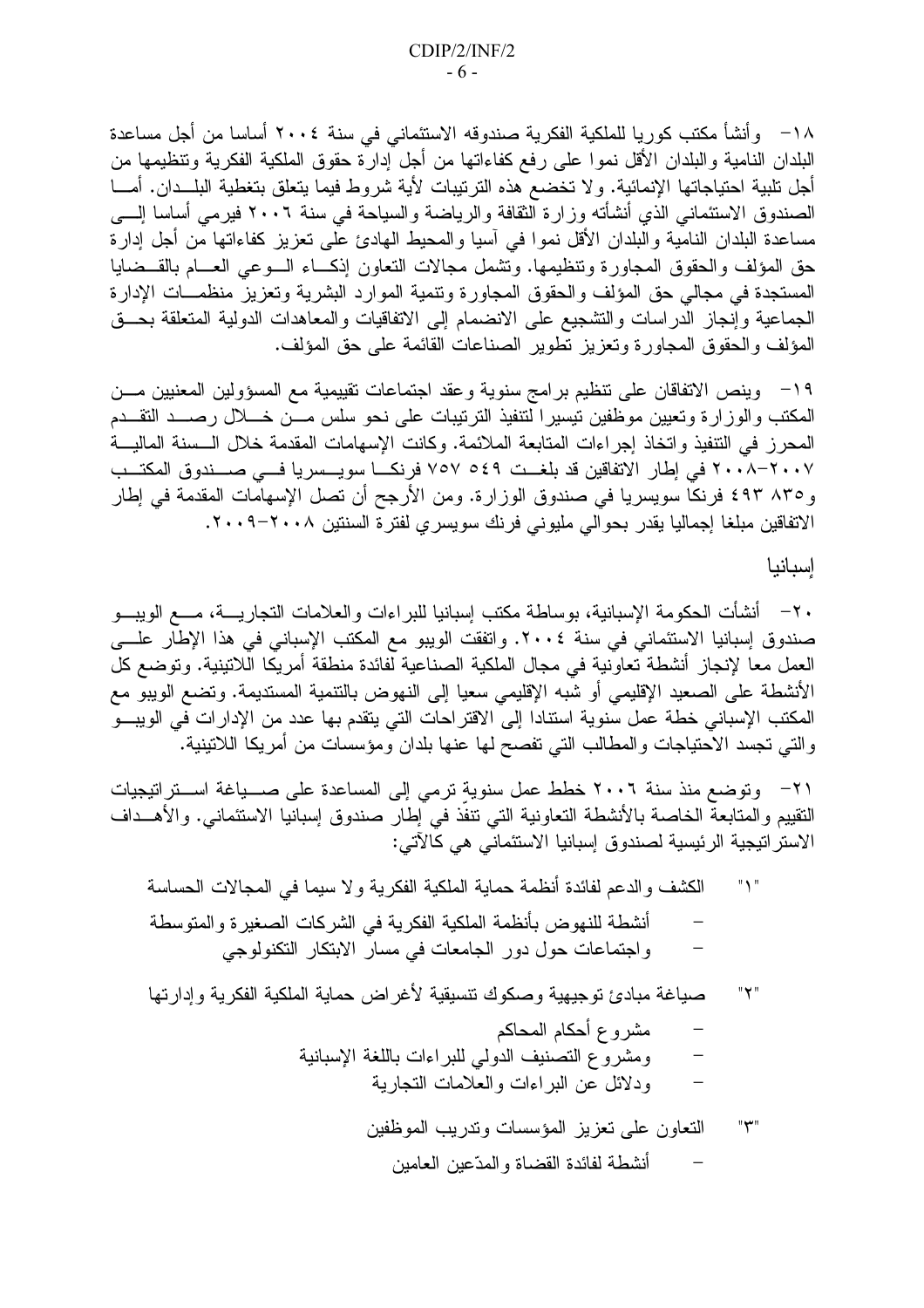- تعميم تكنولوجيا المعلومات والأتمتة والانتفاع بها  $" \xi"$
- مشروع LATIPAT ومشروع PCT-ROAD وإنشاء قواعد بيانات في الملسك العام
	- صبغ إلكترونية للدلائل

إناحة اللغة الإسبانية على جميع المستويات وترجمة مواد الويبـــو (تـــصنيفات العلامات التجارية والمواد المتعلقة بمعاهدة التعاون بشأن البراءات وكتيبـــات التو عية وغير ها)

٢٢– ومن المرنقب أن نصل الأموال المتاحة في إطار صندوق إسبانيا الاستئماني مبلغا إجماليا قدره مليون فرنك سويسر ي لفتر ة السنتين الحالية (٢٠٠٨–٢٠٠٩).

٢٣– وقَّعت الويبو مع مكتب الولايات المتحدة الأمريكية للبراءات والعلامات مذكرة تفــاهم لإنـــشاء صندوق استئماني للولايات المتحدة الأمريكية في سنة ٢٠٠٥ بمبلــغ أولـــي قـــدره ٥٠٠ ٥٠٠ دولار أمريكي في السنة. والهدف من الصندوق دعم البحث حول أهمية حق المؤلف في اقتصاد البلدان النامية والبلدان المنتقلة إلى نظام الاقتصاد الحر وتحسين منهجيات البحث في الصناعات الإبداعيــة وحــول الأنشطة الرامية إلى إذكاء الوعي العام بالملكية الفكرية. ويسعى الصندوق أيضا إلى التمهيد لتطــوير مقاييس تستعمل في نقدير ۖ إمكانيات قطاع الإبداع وإعداد منشورات وأدوات مفيدة للمبدعين. وتجتمـــع الويبو مع المكتب الأمريكي أربع مرات في السنة لاستعراض خطط العمل والنتائج المحققة وميزانيـــة الأنشطة المنفذة في إطار الاتفاق. ونقدم الويبو في نهاية كل اتفاق سنوي إلى المكتب مشروع نقريـــر تقييمي يتعرّض لاستخدام الأموال من كل الجوانب. ووقعت الويبو مع المكتب الأمريكي علـــي اتفـــاق بشأن صندوق استئمانی إضافی فی دیسمبر/کانون الأول ۲۰۰۷ بملغ قدر ه ۱۰۰ ۱۰۰ دولار أمریکی.

الاتحاد الأوروببي

٢٤– قدَّمت الجماعة الأوروبية بين ٢٠٠٦ و٢٠٠٨ مشروعين اثنين للمـــساعدة التقنيـــة المتـــصلة بالتجارة لفائدة باكستان وسرى لانكا ونفذتهما بتعاون تقنى مع منظمة الأمم المتحدة للتتمية السصناعية (اليونيدو) ومركز النجارة الدولية بالنسبة إلى باكستان ومع مركز النجارة الدولية بالنسبة إلــــى ســــري لانكا. وتعاقد مركز التجارة الدولية مع الويبو كي نتولى نتفيذ الجوانب المتعلقة بالملكية الفكريــــة مـــن المشروعين. وبلغت الويبو الأن الأشواط الأخيرة من إبرام انفاق مع حكومـــة بـــنغلاديش والجماعـــة الأوروبية بشأن مشروع يرمي إلى تحديث نظام الملكية الفكرية في البلد.

( أ ) م<u>شروع باكستان</u>

٢٥– كان الهدف المنشود من الجزء الخاصة بالملكية الفكرية فسي مـــشروع الجماعـــة الأوروبيـــة للمساعدة التقنية المتصلة بالتجارة لفائدة باكستان ذي شقين اثنين هما أولا دعم الإدارة المتكاملة للملكية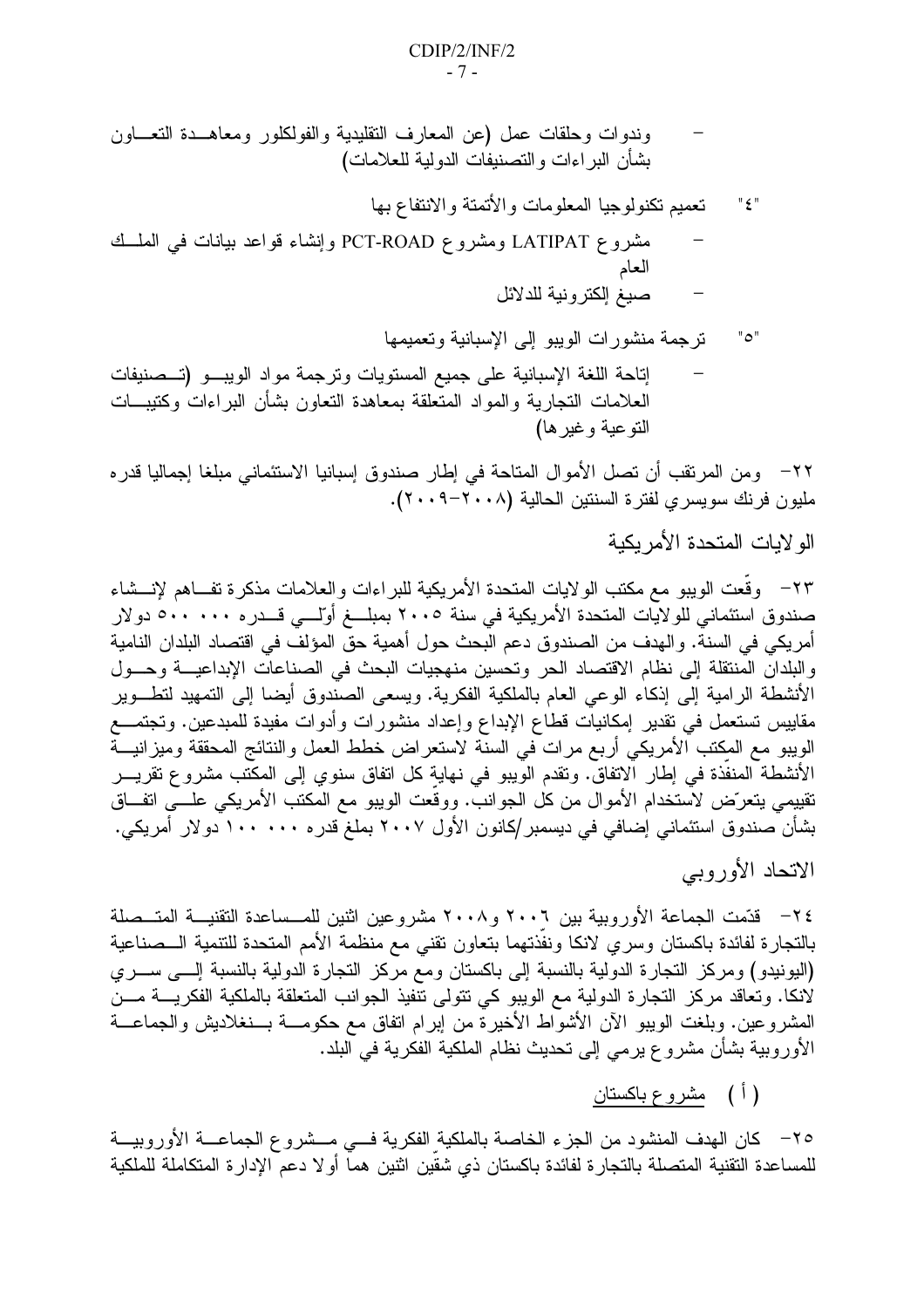الفكرية، بما فيها إنشاء هيئة موحّدة لحقوق الملكية الفكرية؛ وثانيا تحديث نظام الملكية الفكرية بإســداء المشورة القانونية المناسبة وتعزيز عمل مكاتب الملكية الفكرية وإذكاء الوعي بالملكية الفكرية وفهمها. وكان النركيز في الإدارة المتكاملة للملكية الفكرية على إسناد الجهود التي نبذلها حكومة باكستان بغيسة تحقيق إدار ة أكثر تكاملا للملكية الفكرية. ومن شأن ذلك أن يفضي إلى مزيد من الاتساق فـــي وضــــع السياسات بشأن قضايا الملكية الفكرية وتحسين الخدمات المقدمة للمنتفعـــين بنظــــام الفكريــــة وصــــقل مهارات موظفى مكاتب الملكية الفكرية والتمكين من وضع برامج منتظمة لإذكاء الوعى العام والإنفاذ الفعال لحقوق الملكية الفكرية ونزويد باكستان بالمعلومات الكافية للدخول في المفاوضات الدولية حول قضايا الملكية الفكر ية.

٢٦– وتركزت الأنشطة الخاصة بتعزيز نظام الملكية الفكرية ومكتبَيها في باكستان على القضايا ذات الأولوية في البلد مثل ضرورة حماية البيانات الجغرافية وتدريب الفاحصين فسي مكتبسي العلامسات والبراءات وأتمتة إجراءات عمل المكتبين ورفع مستوى ندريس الملكية الفكرية وتعميق فهـــم قـــضايا الملكية الفكرية كحماية الرسوم والنماذج وتدعيم قدرات الإنفاذ. وكان الهدف المبتغى من هذه الأنشطة جامعة هو تعزيز عمل نظام الملكية الفكرية برمّته والنجاح بالتالبي في تمكين البلد من الاستفادة أكثـــر من مزايا الملكية الفكرية والوفاء بالنزاماته الدولية في هذا المضمار .

٢٧– وبلغت التكلفة الإجمالية للجزء الخاص بالملكية الفكرية من هذا المسشروع السذى تخصسصه الجماعة الأوروبية لباكستان حوالي ٤٤٨ ٤٤٨ بورو، أخذت على عانقها الجماعـــة الأوروبيـــة ٩٠٪ منها وتولت الويبو تمويل ١٠٪ منها.

(ب) مشروع سري لانكا

٢٨– قدِّر جانب الملكية الفكرية من مشروع الجماعة الأوروبية للمساعدة النقنية المتصلة بالتجـــارة لفائدة سري لانكا بحوالي ٣٦٦ ٢٦٩ دولارا أمريكيا. وركَّز المشروع على نيسير أنشطة التسجيل وما يليها من أعمال مكتب سرى لانكا الوطني للملكية الفكرية، بما في ذلك دعم عمليـــة الأتمتـــة وزيــــادة الاطلاع على الملكية الفكرية ونتريب موظفي الشرطة والجمارك على مكافحة القرصنة والتقليد. وفي هذا الصدد، كانت أنشطة المشروع نرمي إلى الأهداف التالية: (أ) إعادة ننظـــيم أســــاليب وإجــــراءاتٌ العمل وتغيير الممارسات السائدة وتحديث العمليات المؤتمتة وتطبيقها في مكاتب تسمجيل العلامسات والبراءات والرسوم والنماذج الصناعية حسب ما هو مناسب؛ (ب) وإنجاز برنامج لنوعيـــة الجمهـــور بوساطة شبكات النلفزيون المحلي وزيادة الاطلاع على الملكية الفكرية والنشديد علسى دورهــا فسى النهوض بالتنمية الاقتصادية والثقافية والاجتماعية؛ (ج) وتدريب موظفي الـــشرطة والجمـــارك علــــي الإنفاذ الفعال لحقوق الملكية الفكر ية.

# (ج) مشروع بنغلاديش

٢٩− عُرض على الجماعة الأوروبية مشروع وطنبي شامل أعدّ بالاستناد إلىي مشروع مفصل يُقترح فيه تحديث نظام الملكية الفكرية في بنغلاديش. وتعمل حكومة بنغلاديش مع الجماعة الأوروبية حاليـــا على وضع الصيغة النهائية لاتفاق مالي سيمهّد السبيل أمام الجماعة الأوروبية كي تبرم اتفاق نتفيذ مع الويبو. والهدف من المشروع هو تعزيز الكفاءات الوطنية بغية نطوير نظام الملكية الفكرية وتحديثـــه وإدارته والانتفاع به لتحقيق الأهداف الإنمائية الوطنية مع مراعاة المعايير الدولية المعنيـــة ولا ســــيما اتفاق نريبس. ونبلغ قيمة هذا الاتفاق حوالي ١,٥٢ مليون يورو (١,٢ مليــون يــورو مــن الجماعـــة الأوروبية و١٢٠ ١٢٠ يورو من الويبو ومساهمة عينيـــة بقيمـــة ٢٠٠ . ٢٠٠ يـــوري مـــن حكومـــة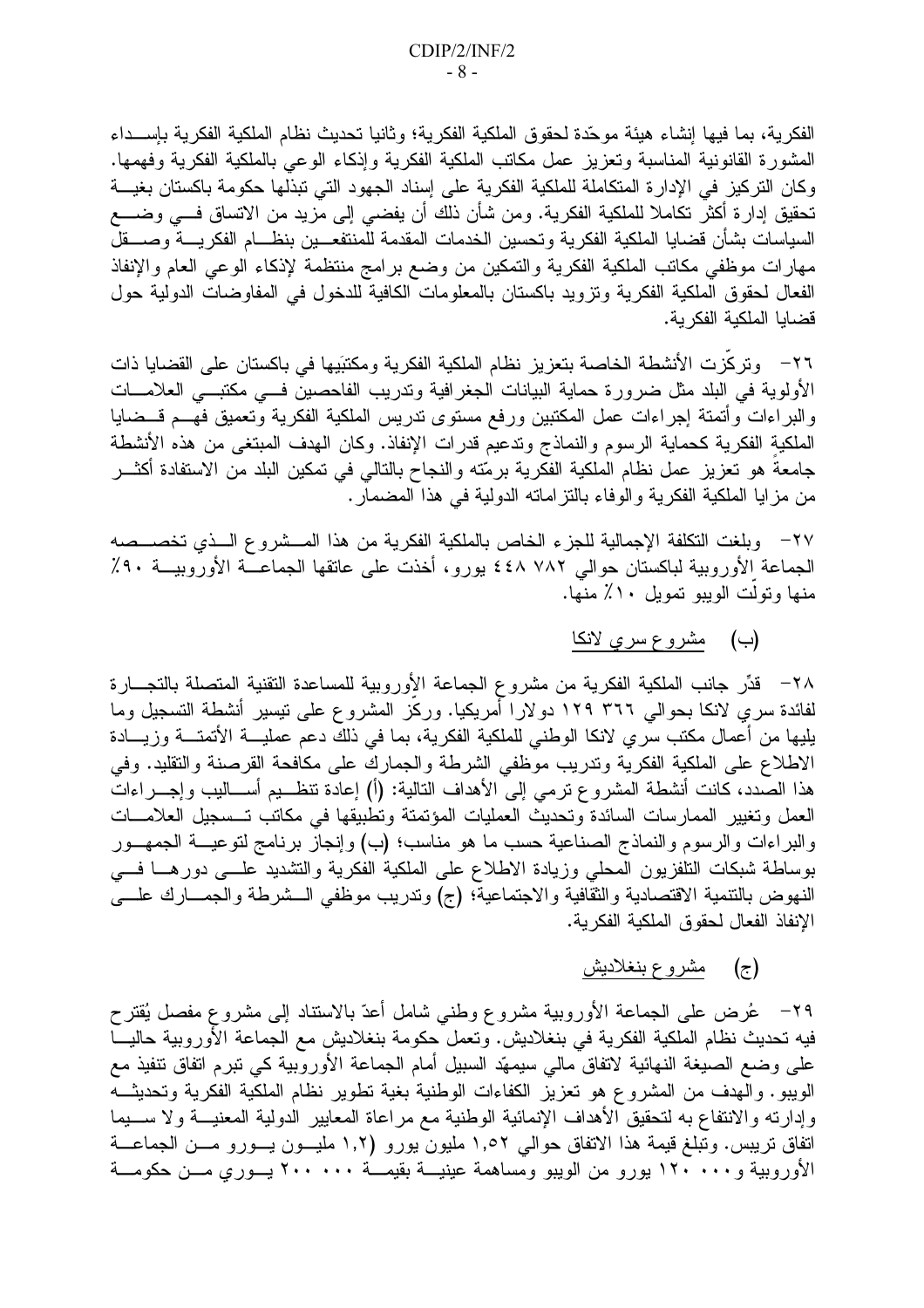بنغلاديش). وسينفذ على ثلاث سنوات وسيسعى إلى إسناد البنبي التحتية الداعمة والأطــــر المؤســـسية اللازمة للانتفاع بنظام الملكية الفكرية بغية حفز النتمية النكنولوجية والعلمية والصناعية والاقتــصادية والثقافية في بنغلاديش. والاستراتيجية التي يقوم عليها هذا المشروع هي التوصل على المدى الطويــل إلى استقطاب الدعم المتواصل للمبادرات الوطنية ولا سيما في القطاع التجاري والـــصناعي الخــــاص وإرساء محيط اقتصادي دولمي إيجابي لاستغلال حقوق الملكية الفكرية علـــي أكمـــل وجـــه. ويـــضم المشروع المقترح بناء على ذلك خمسة جوانب رئيسية هي: "١" تحديث نظــام الملكيـــة الـــصناعية؛ "٢" وتحديث نظام حق المؤلف؛ "٣" وإنفاذ حقوق الملكية الفكرية؛ "٤" وتقــديم المــساعدة القانونيـــة؛ "°" ونشر الوعبي وندريس الملكية الفكرية والنهوض بالشركات الصغيرة والمتوسطة وتشجيع الابتكار . ومن المرتقب أن يدخل المشروع طور التنفيذ في النصف الثاني من سنة ٢٠٠٨.

ثانيا – الجهود المبذولة لتوسيع قاعدة المانحين وزيادة توافر الموارد من خارج الميزانية

٣٠- تقرَّر في نوفمبر/تشرين الثاني ٢٠٠٦ إنشاء قسم حشد الموارد من خـــارج الميزانيــــة التـــابـع لقطاع العلاقات الخارجية والقطاع الأعمال والاتصالات ومخاطبة الجماهير . وكان هــذا العمـــل فـــي البداية من وظائف مكتب المراقب. والهدف من إنشاء قسم خاص بهذا العمل هو تحسين تكامل أنـــشطة الويبو بشأن العلاقات الخارجية وضمان استخدام الموارد بأعلى درجة من الفعالية والكفاءة. وحظيــت اختصاصات القسم بموافقة المدير العام في ٢٣ مارس/آذار ٢٠٠٧. والهدف الأساسي للقسم هو تمكين الويبو من اعتماد منهج أكثر استباقية لحشد الموارد من خارج الميزانية وإرساء وظيفة مركزية تسعى إلى تحقيق ما يلي:

تحسين تبادل المعلومات و أفضل الممار سات و السياسات و الاستر اتيجيات المؤسسية فيما يتعلق بحشد الموارد من خارج الميزانية؛

وتحسين أليات إعداد التقارير لإطلاع الدول الأعضاء في الويبو بطريقة أفضل علـــي الأنشطة المتعلقة بحشد نلك الموارد واستخدامها وإدارتها؛

والمساعدة على التمسك بمنهج أكثر نتسبقا إزاء أسرة المانحين بغيسة التوفيسق بسين الاحتياجات التبي تعرب عنها البلدان المستفيدة والأولويات التبي يضعها المانحون والأنشطة التبي تنفذها الويبو .

٣١– ويتولى ذلك القسم توفير خدمات داخلية للموظفين بدعمهم وتتسيق جهودهم الرامية إلى حـــشد الموارد وإقامة الشراكات، ولا سيما لفائدة البلدان الأقل نموا. ويسعى القسم أيضا إلىي نقــديم خـــدمات إعلامية للمانحين والدول الأعضاء وسائر الجهات المعنية. وكان أول ما أنجزه القسم ما يلي:

إدراج معلومات إضافية عن الموارد من خارج الميزانية في وثيقة البرنامج والميزانية؛

وإعداد معلومات حول حشد الموارد من خارج الميزانية ونتسيقها لفائدة اللجنة المعنية بالتنمية والملكية الفكرية؛

وإصدار مقال في مجلة الويبو (العدد ٢٠٠٧/٥) عن حشد الموارد من خارج الميزانية، وبعده سلسلة من المقالات حول الصناديق الاستئمانية.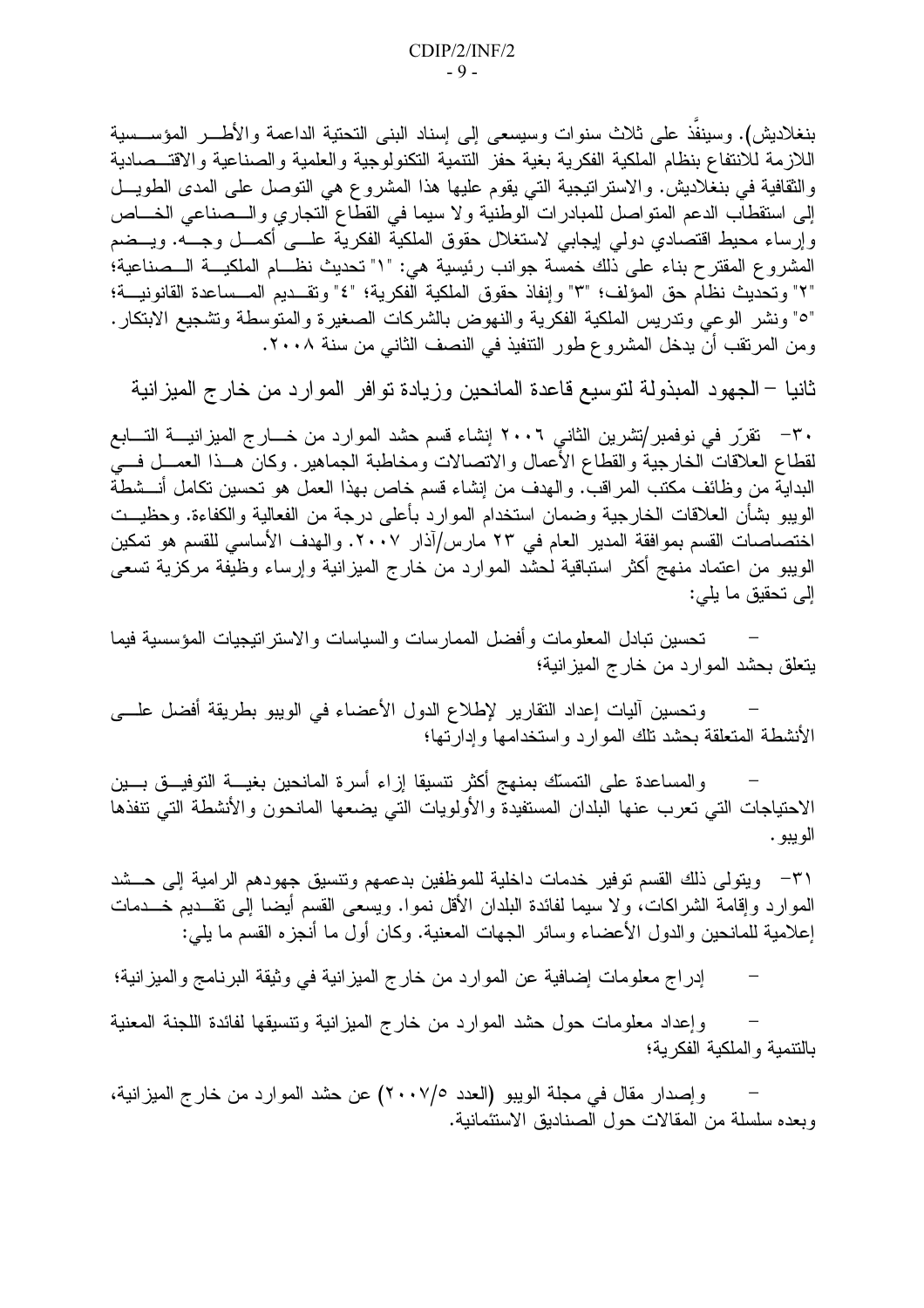وهناك أنشطة أخرى في هذا المجال لكنها لا نزال في طور الإعداد ومنها نشر مواد إعلاميـــة على شبكتي الإنترانت والإنترنت. وابتدئ أيضا العمل التحضيري لبحث أولويات أسرة المانحين بهدف نقر يبها إلى احتياجات البلدان النامية إلى الملكية الفكرية وأنشطة الويبو .

٣٢– وتواصل مختلف قطاعات الويبو وإدارتها بحثها عن الشركاء والمانحين لإقامة شراكات معهــم ودعم عمله. وأجريت خلال الأشهر الثمانية عشر الماضية مناقشات مع أسرة المانحين العاملين علـــي المستوى الثنائبي ومتعدد الأطراف أيضا (مثل البنك الدولمي والمصارف الإقليمية والمسانحين العساملين على المستوى الثنائي والمؤسسات الخيرية وغيرها). ومن المرنقب أن تكتسب نلك المناقشات وغيرها من المباحثات زخما إضافيا باعتماد جدول أعمال الويبو بشأن النتمية ولا سيما فـــي ســـياق التوصــــية ر قم ٢ و الحاجة إلى إنشاء صناديق استئمانية أو صناديق أخر ي للتبر عات لفائدة البلدان الأقـــل نمـــوا. وفي هذا المضمار، أعلنت حكومة اليابان إنشاء صندوق استئماني جديد لتمويل برنامجها لأفريقيا بقيمة ١,١ مليون فرنك سويسري اعتبارا من الأول من يونيه/حزيران ٢٠٠٨. ويستعمل هذا الصندوق لدعم أنشطة متنوعة منها نعزيز الإطار القانوني والإداري لحماية الملكية الفكرية وتحديث البنسي التحتيـــة للملكية الفكرية حرصا على توفير خدمات عالية الجودة للمنتفعين ومشاطرة الخبسرة التسى اكتسستها الشركات اليابانية الصغيرة والمنوسطة والتجارب التى كونها الخبراء اليابـــانيون فـــي إدارة الملكيـــة الفكر بية لفائدة الأعمال وتنمية الموار د البشر بية اللاز مةً.

ثالثا – الخيارات والمسائل المتعلقة بالأنشطة الممكن نتفيذها في المستقبل في مجال حسشد الموارد من خارج الميز انية وإدارتها واستخدامها

٣٣– يوجَّه من خلال التوصية رقم ٢ من جدول أعمال التتمية نداء بحشد الموارد وإنشاء صــــناديق استئمانية أو صناديق أخرى للتبرعات لفائدة البلدان الأقل نموا على وجه الخصوص، مع الاســـتمرار في إعطاء أولوية كبرى لتمويل الأنشطة في أفريقيا للنهوض بعدة مجالات منهـــا الانتفـــاع القـــانونـي والنجاري والاقتصادي بالملكية الفكرية في نلك البلدان. وجاء إنشاء صندوق اليابان الاستئمانى لفائـــدّة أفريقيا كأول مبادرة اتخذت بعد اعتماد هذه النوصية. ونرحّب الويبو بالإسهامات من مانحين آخـــرين لإنشاء صناديق من ذلك القبيل لدعم هذه التوصية. والخيارات المتاحة في إدارة تلك الأموال متعـــددة، يذكر منها على سبيل المثال إنشاء صندوق يساهم فيه عدة مانحين ويركز في رقعته الجغرافيـــة علــــي البلدان الأقل نموا وأفريقيا، أو إنشاء صناديق للمشروعات التي تستجيب لمتطلبات التوصية المـــذكورة والاحتياجات الخاصة للبلدان المستفيدة ولأولويات المانحين أيضا. وتستكشف في الفصل ألف أدناه سبل إدارة ذلك التمويل وأليات النشاور لدعم الاتفاقات التي تقوم عليها صناديق النبرعات.

ألف – آليات النشاور

٣٤– تدار الموارد من خارج الميزانية حاليا كمجموعة من الصناديق الاستئمانية كما هو مبيّن فـــى الفصل الأول من هذه الورقة. ويحتوي الفصل ذاته على وصف موجز لآليات التشاور بالنسبة إلى كل واحد من الصناديق الاستئمانية. والهدف من أليات التشاور التفكير في ولاية المنظمة بــصورة عامـــة والحرص على أن نكون كل الأنشطة المنفذة قائمة على الطلب. وتفضي هذه الأليات أيضا إلى نطوير أنشطة تموَّل من الأموال من خارج الميزانية وتكمَّل الأنشطة المنجزة فــّـي إطـــار برنــــامج والويبـــو وميز انيتها ونتيح بالنالي أكبر قدر من النكامل في خطط العمل المموَّلة من الميز انية العادية بما يضمن استخدام الموارد بندبير وكفاءة وفعالية. ويجري العمل حاليا من أجل تحسين عملية إعــداد النقـــارير ومشاطرة المعلومات مع الدول الأعضاء في الويبو حول استعمال المـــوارد مـــن خــــارج الميزانيـــة. والهدف من ذلك هو المساعدة على زيادة الشفافية إزاء كل الجهات التي تتعامل مع الويبو فيما يتعلَّــق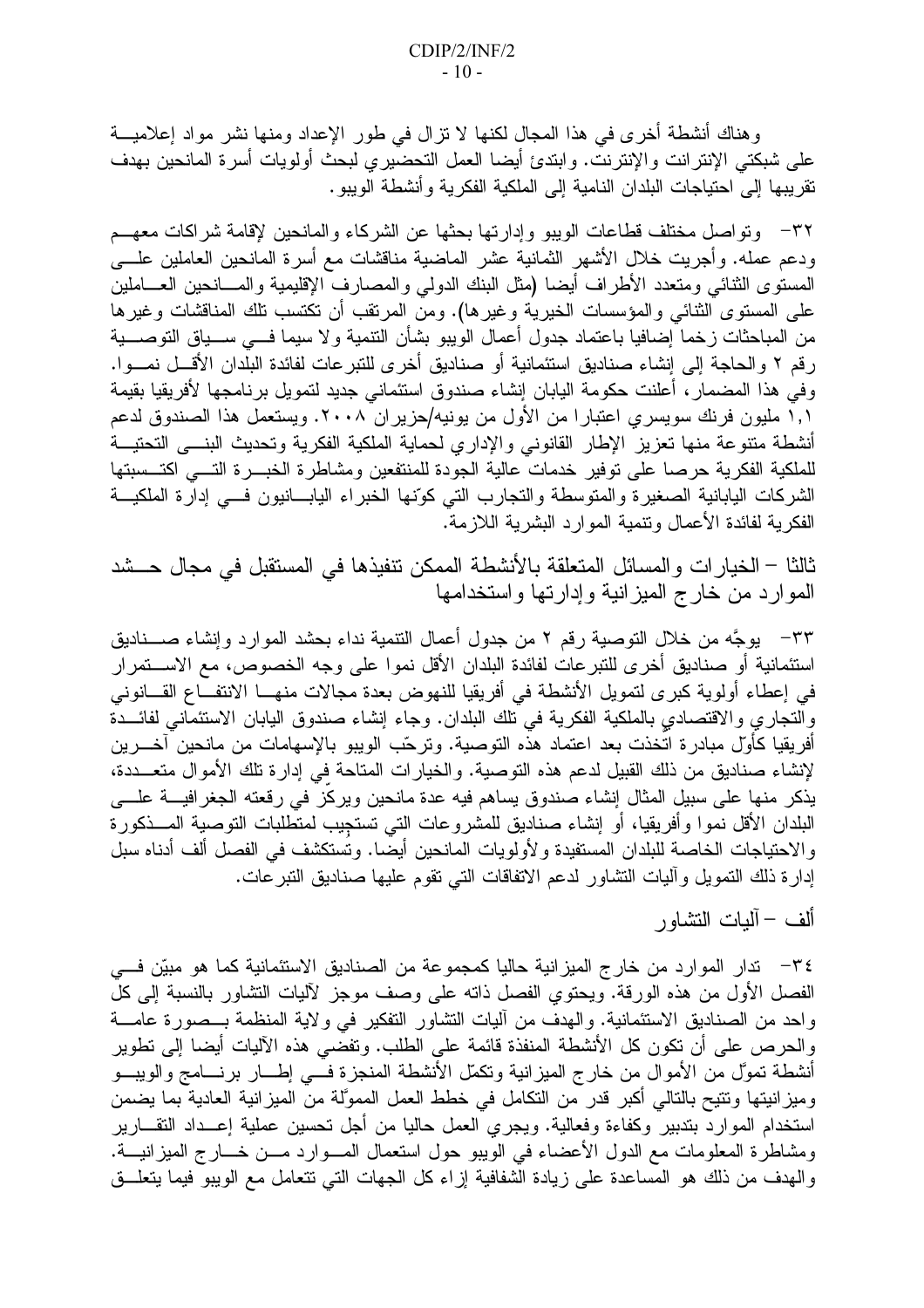باستعمال تلك الموارد. وربَّما يتيح الاقتراح الرامي إلى عقد مؤتمر للمانحين (تابع التفاصــيل أدنـــاه) فرصة لإشراك مزيد من الأطراف في كل ما يتعلق بالمواد من خار ج الميزانية.

٣٥-- وقد نتاح فرص جديدة لأليات مختلفة للتشاور والرصد عقد إنشاء صناديق يساهم فيهسا عسدة مانحين أو صناديق لتمويل مشروعات معيّنة لنتفيذ النوصية ٢، كما ذكر في الفقرة ٣٣. ومن بين تلك الخيارات إنشاء صناديق يساهم فيها عدة مانحين ونركز على منطقة جغرافية معيّنة أو محور محدّد في المشروع، أو إمكانية تعزيز اندماج الأموال من خارج الميزانية ضمن البرنامج والميزانية للمنظمة. بيد أن ذلك الخيار الثانبي قد يقتضبي من لجنة البرنامج والميزانية دراسة مفصلة لجدواها ومـــدى امتثالهـــا لأحكام نظام الويبو المالي ولائحته. ويُشرح الخياران باقتضاب في الفقرات التالية لكي نتطلع عليهمـــا الدول الأعضاء.

> التركيز على منطقة جغرافية محدّدة أو محور معيّن  $" \Upsilon"$

٣٦– يعدّ صندوق الويبو للنبر عات لفائدة الشعوب الأصلية والمجتمعات المحلية من الصناديق التسي يساهم فيها عدة مانحين. وقد أنشئ خصيصا لتمويل المشاركة في أعمال اللجنـــة الحكوميـــة الدوليـــة المعنية بالملكية الفكرية والموارد الوراثية والمعارف التقليدية والُّفولكلور ("اللجنة الحكومية الدوليــة") وسائر أنشطة الويبو المتعلقة بها، ويستفيد منه حصرا الممثلون المعيَّنون عن المراقبين المعتمدين الذي يمثلون الشعوب الأصلية والمجتمعات المحلية أو يمثلون المالكين أو الأمناء العرفيين للمعارف التقليدية أو أشكال التعبير الثقافي التقليدي. ويتقدم مجلس استشاري بتوصيات ملزمة بشأن اختيار المـــستفيدين من الصندوق إلى المدير العام المسؤول عن إدارة الصندوق وفقا لنظامه الداخلي. ويتألف ذلك المجلس الاستشاري من تسعة أعضاء يضمون خمسة أعضاء من وفود الدول الأعضاء في اللجنـــة الحكوميـــة الدولية فيهم تمثيل جغرافي متوازن، وثلاثة أعضاء من المراقبين المعتمدين يمثلون الشعوب الأصــــلية والمجتمعات المحلية أو المالكين أو الأمناء العرفيين للمعارف النقليديــــة أو أشــــكال النعبيــــر الثقــــافي النقليدي، ورئيس اللجنة الحكومية الدولية أو أحد نائبي الرئيس المعيَّن بحكم منصبه.

٣٧– وعند إنشاء صندوق يساهم فيه عدة مانحين ويركز على منطقة جغرافية محدّدة، مثل مجموعة البلدان الأفريقية أو بلدان القارة الأفريقية (أو كلها معا)، فمن الممكن إدارة الصندوق من خــــلال آليــــة نشاورية على ذلك المنوال نشارك فيها الجهات المانحة والجهات المستفيدة أيضا. وكذلك، عند إنـــشاء صندوق يساهم فيه عدة مانحين ولكن يركز على مشروع أو محور معيّن، فمن الممكن الاستعانة بألية تشاورية من ذلك القبيل. وفي حال النظر في ذلك الخيار، فقد نرغب الدول الأعضاء في البحث عـــن السبل الكفيلة بضمان الانساق في عملية وضع برنامج المنظمة وميزانيتها والحرص علـــي ألا تـــؤدي شروط إعداد تقارير فردية للمانحين عبئا إداريا مثقلا.

> $"\mathbf{Y}"$ تعزيز إدماج الأموال من خارج الميزانية ضمن برنامج المنظمة وميزانيتها

٣٨ – يمكن الأخذ بطريقة أخرى لإدارة الموارد من خارج الميزانيــــة كمجموعــــة مــــن الـــصناديق الاستئمانية المتفرقة وهي أن ندمج أكثر ضمن برنامج المنظمة وميزانيتها. يبد أن هــذا الخيـــار قـــد يقتضبي من لجنة البرنامج والميزانية دراسة مفصلة لجدواه ومدى امتثاله لأحكام نظام الويبسو المسالبي و لائحته.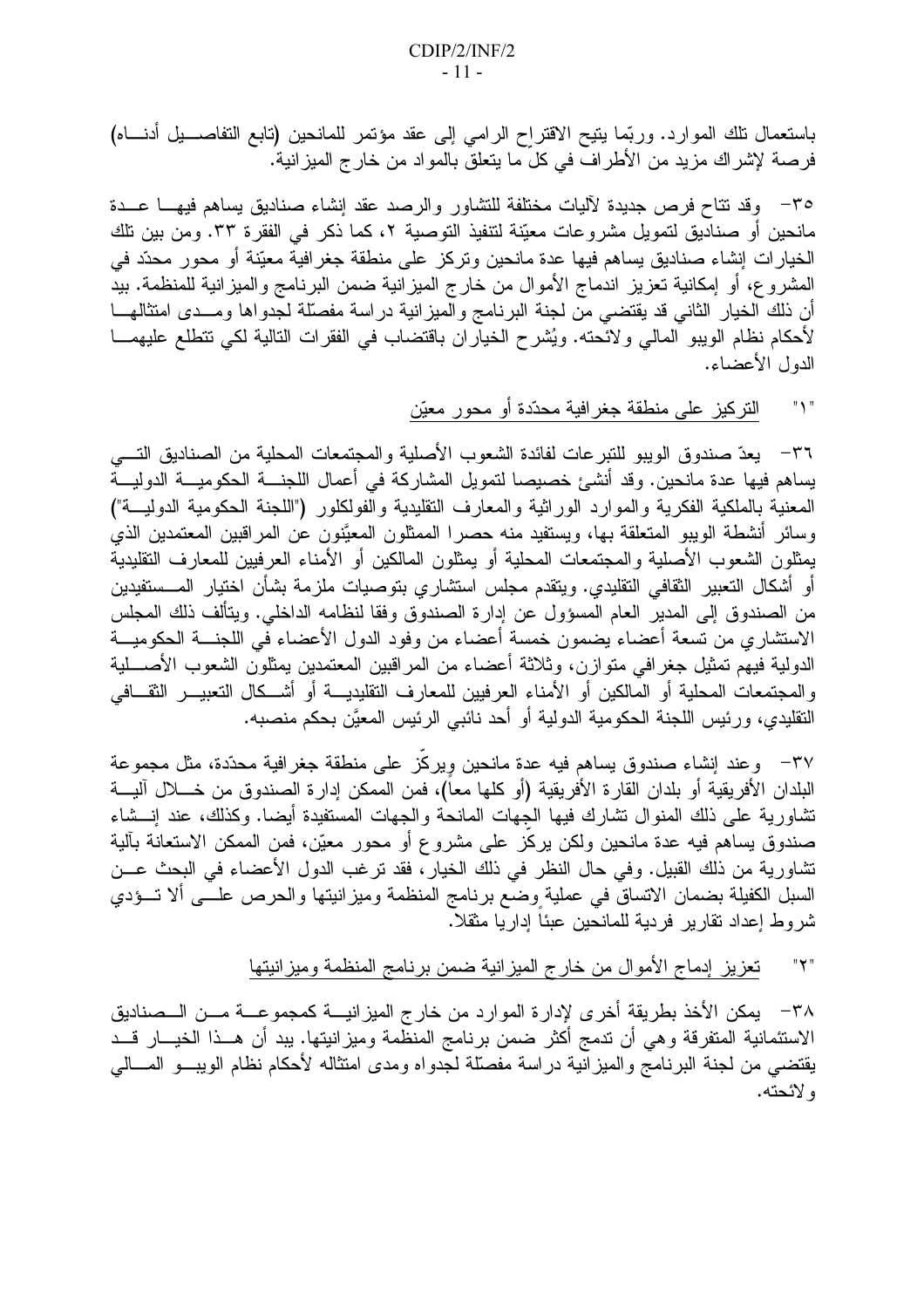باء – مؤتمر المانحين

٣٩– بحثت اللجنة المعنية بالنتمية والملكية الفكرية في دورتها الأولى إمكانية عقد مؤتمر للمسانحين تنظمه الأمانة والتمست معلومات إضافية حول نطاق المؤتمر وترتيباته الممكنـــة. وســبق أن نظمــت الأمانة اجتماعا تشاوريا غير رسمي للمسانحين المسساهمين فسي السصناديق الاسستئمانية يسوم ٢٢ سبتمبر/أيلول ٢٠٠٦. وكان الاجتماع الذي دام يوما واحدا مناسبة لتبادل وجهات نظر المانحين حــول مختلف الترتيبات القائمة حاليا في إدارة الموارد من خارج الميزانية. وصدرت عن ذلك الاجتماع عدة اقتراحات كان لها صدى في العمل الذي أنجزته الأمانة فيما بعد. ووافق الاجتماع أيضا على قيمة عقد مثل نلك الاجتماعات النشاورية غير الرسمية للمانحين. ونبحث الأمانة إمكانيـــة عقـــد اجتمـــاع فـــي المستقبل بقاعدة أوسع نطاقا لإشراك المانحين المحتملين والمستفيدين وسائر الجهات التبي تتعامل مسع الويبو . وجاءت الفكرة في الأصل من الرغبة في إناحة محفل للدول الأعضاء نتبادل فيه وجهات النظر حول السبل الكفيلة بزيادة وفرة الأموال من خارج الميزانية للويبو كي نساعد على نلبيــــة احتياجــــات البلدان النامية، بما فيها البلدان الأقل نموا، والبلدان ذات الاقتصاديات المنتقلة إلى النظام الحـــر ، مـــن خلال زيادة أنشطة المساعدة النقنية ونكوين الكفاءات.

٤٠ - وستكون الأهداف المنشودة من مؤتمر المانحين المقترح الأن كما يلي:

زيادة الموارد من خارج الميز انية والشر اكات الرامية إلى دعم أنـــشطة الويبـــو وفقـــا لصلاحياتها المحددة في وثيقة البرنامج والميزانية، لفائدة البلدان الأقل نموا على وجه الخصوص، مـــع الاستمرار في إيلاء أولوية عالية لتمويل الأنشطة في أفريقيا؛

و إطلاع المانحين بالتوصيات المتخذة في إطار جدول أعمال الويبو بشأن التتمية؛  $"Y"$ 

والاستفادة من تجارب المنظمات الأخرى وتطبيقها في حــشد المـــوارد مـــن خـــارج "۳" الميز انية وإدارتها في الويبو .

| التنظيم المقترح                                                                                                                                         | البوم الأول   |
|---------------------------------------------------------------------------------------------------------------------------------------------------------|---------------|
| محاضرات حول أنشطة المساعدة التقنية التي نتفذها قطاعات الويبو مع التركيز<br>$"$ \ $"$<br>بصورة خاصة على الأنشطة المتصلة بجدول أعمال الويبو بشأن التتمية؛ |               |
| محاضرات نلقيها بلدان نامية وتحدد فيها المجالات ذات الأولوية؛<br>"۲"                                                                                     |               |
| محاضرات نلقيها الجهات المانحة ونذكر فيها أولوياتها في التمويل؛<br>"۳"                                                                                   |               |
|                                                                                                                                                         | البوم الثانبي |
| مناقشة الخيارات الممكنة في حشد التبر عات في الويبو ؛<br>$"$ { $"$                                                                                       |               |
| "ه"<br>جلسة ختامية.                                                                                                                                     |               |
|                                                                                                                                                         |               |

٤١ - ويبيّن في الجدول التالي نطاق ذلك المؤتمر وترتيباته الممكنة.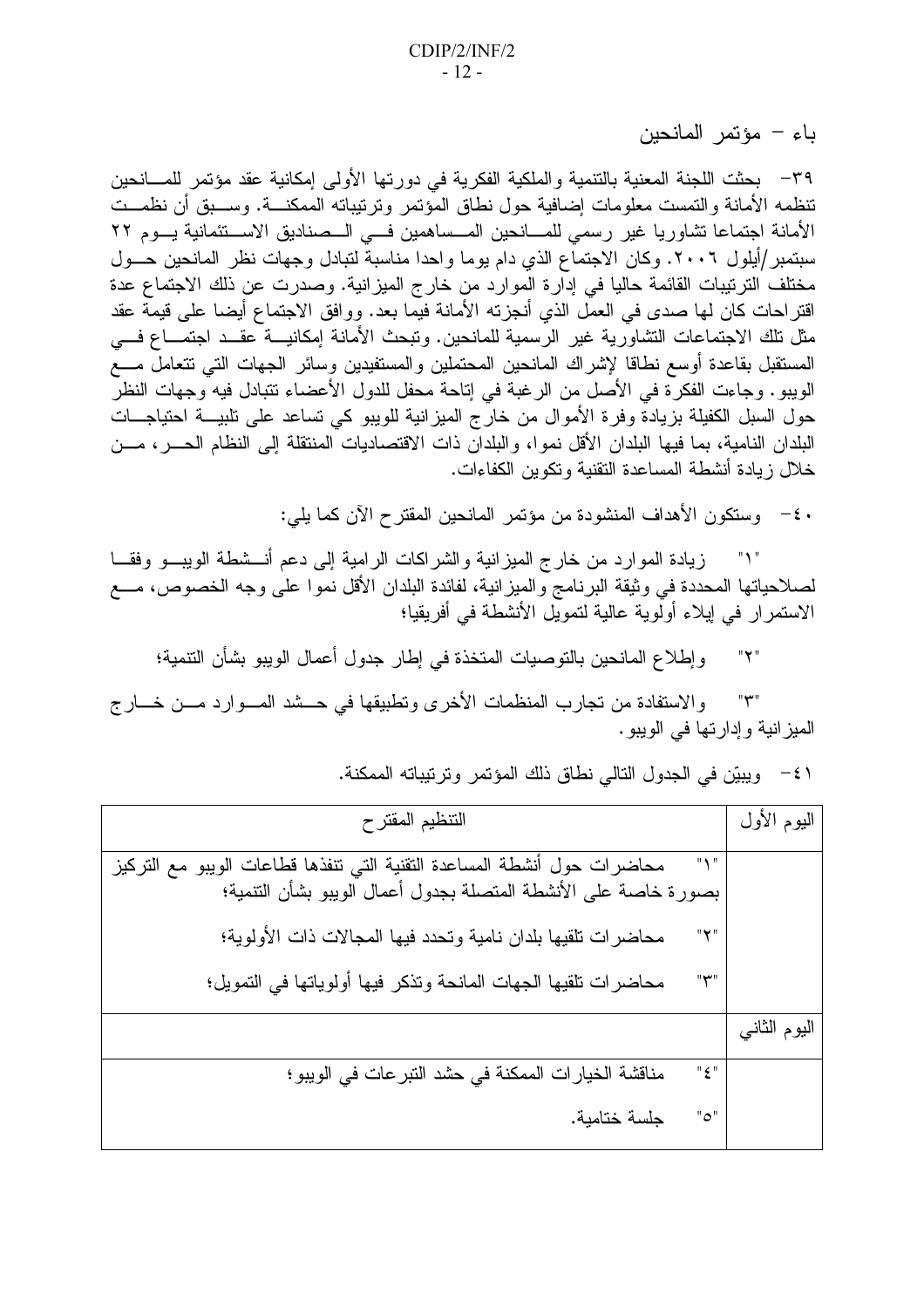٤٢ - وعلى سبيل المثال، تقدر تكلفة عقد مؤتمر للمانحين ليومين اثنين في جنيف بحوالي ١٤٠٠٠٠ فرنك سويسرِّي. وقد تختلف تكلفة عقد المؤتمر خارج جنيف عن ذلك المبلَّغ حسب الترتيبَّات المتفــق<br>عليها مع البلد المضيف. وإذا بحثت اللجنة هذه المسألة أكثر، وبـــالنظر إلــــى وقعهـــا الممكـــن علــــى المميزانيةٌ، فإن الأمانة مستعدة أن تعد اقتراحا في هذا الشأن إن طلب منها ذلــك وأن تعرضــــه علــــى جمعيات الويبو كي نتظر فيه ونبتٌ فيه أثناء سلَّسلة اجتماعاتها الخامسة والأربعين المقرر عقدها فـــي الفتر ة من ٢٢ إلى ٣٠ سبتمبر /أيلول ٢٠٠٨.

٤٣ - إن اللجنة مدعوة إلى الإحاطة علما بالمعلومات الواردة في هذه الوثيقة.

[يلي ذلك المرفق]